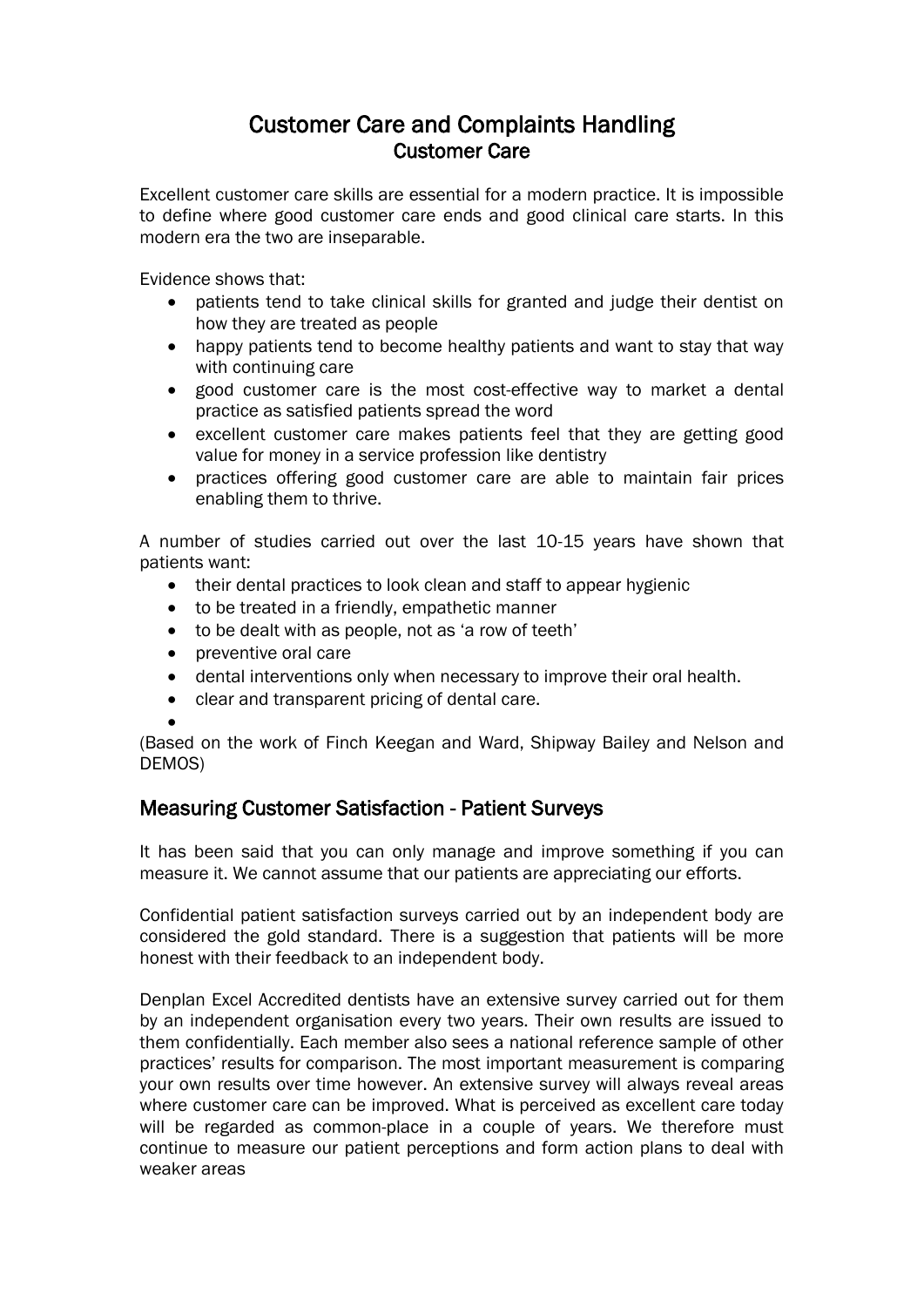## Information for Patients

'Good Practice' ensures that patients are well informed. Suitable information leaflets could include:

- Preventive care and oral hygiene
- Dental health education materials
- Dietary advice sheets
- Post extraction or surgical instructions
- Treatment information
- Welcome pack for new patients including Practice Information Leaflet
- Practice fee rate guide
- Statement of practice philosophy and aims

## Complaints Handling

Compliments, comments and complaints are a valuable source of feedback reflecting patients' views and feelings about the service and care you and your team provide.

Whilst complaints are seldom welcomed, responding to complaints promptly personally, and efficiently is good professional and commercial practice and reduces the likelihood of more serious action at a later stage.

Patients may not always use the word "complaint" - they may offer a "comment" or "suggestion". It is important to recognise those comments or suggestions which are really complaints and know how to handle them.

Patients are becoming increasingly consumer driven. They know their rights and how they want to be treated. They expect full explanations of the need for treatment and all alternatives available. They also expect to receive value for money.

Excellent communication is the key to keeping patients happy and problems are nearly always due to a breakdown in communication. Dealing with problems as they arise, before resulting in a complaint, may avoid the need to carry out a full complaint investigation. All complaints/comments should be taken seriously.

The whole practice team should understand how the procedure works, but one person is nominated specifically to administer the procedure.

Records need to be kept of complaints, investigations and outcomes; these should be kept separate from clinical records.

#### Why patients complain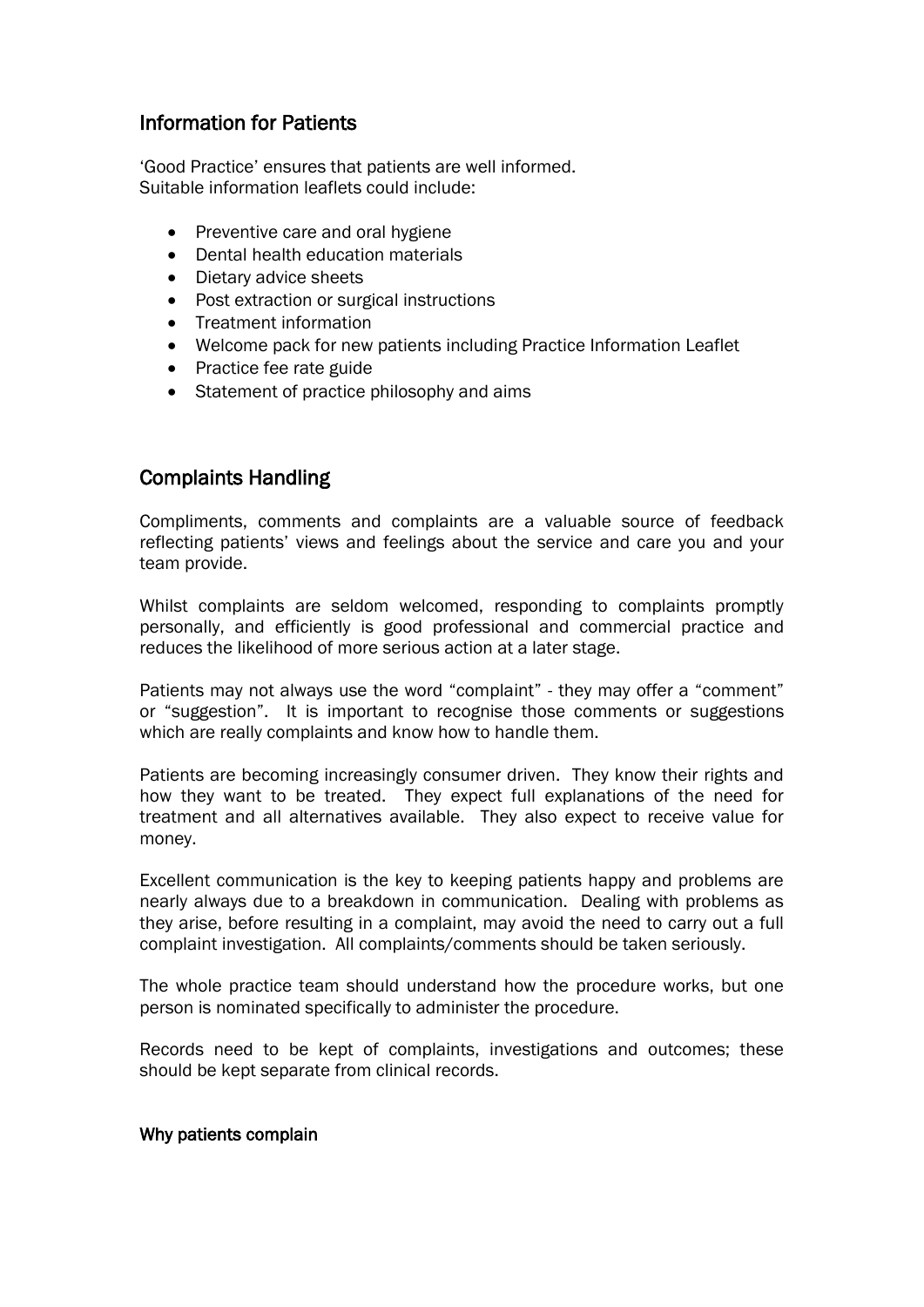Patients can feel dissatisfied for many different reasons but the motivation to actually register a complaint in writing, on the telephone or in person is usually one of the following:

- To let off steam and be heard.
- To receive an apology (which is not the same as an admission of liability and should be given at the earliest opportunity).
- To hear an explanation.
- To have reassurance that remedial action has been taken so that the same problem won't arise again.
- To receive redress/recompense (sometimes financial compensation).

### Responding to complaints

When patients complain they want to be listened to and taken seriously. Therefore when a patient complains it is advisable to:

- Listen effectively.
- Determine exactly what the patient is trying to achieve in complaining.
- Offer sympathy and apologise.
- Agree a course of action.
- Make sure you carry out what you agree.
- Follow up by checking that your patient is now satisfied.
- Pro-actively review complaints system.
- Investigate all possible solutions.
- Never be defensive or attempt to justify yourself or your actions.

## Establishing a complaints procedure

### Involve the team:

- Ask your practice team for input into any proposed changes to your complaints handling procedure.
- If possible appoint a specific complaints co-ordinator.
- Try to arrange relevant training for the whole team.
- Document the procedure that you agree upon, possibly in the form of a flowchart, and make it accessible for everyone to view.

### Set timescales and targets:

- Set deadlines for responding at each stage of the complaints process.
- Ideally, the complaint should be acknowledged within two working days, confirming how it will be dealt with and anticipated timescales.
- Aim to provide a full response within ten working days.
- If delays are unavoidable, the patient should be notified of the revised timetable.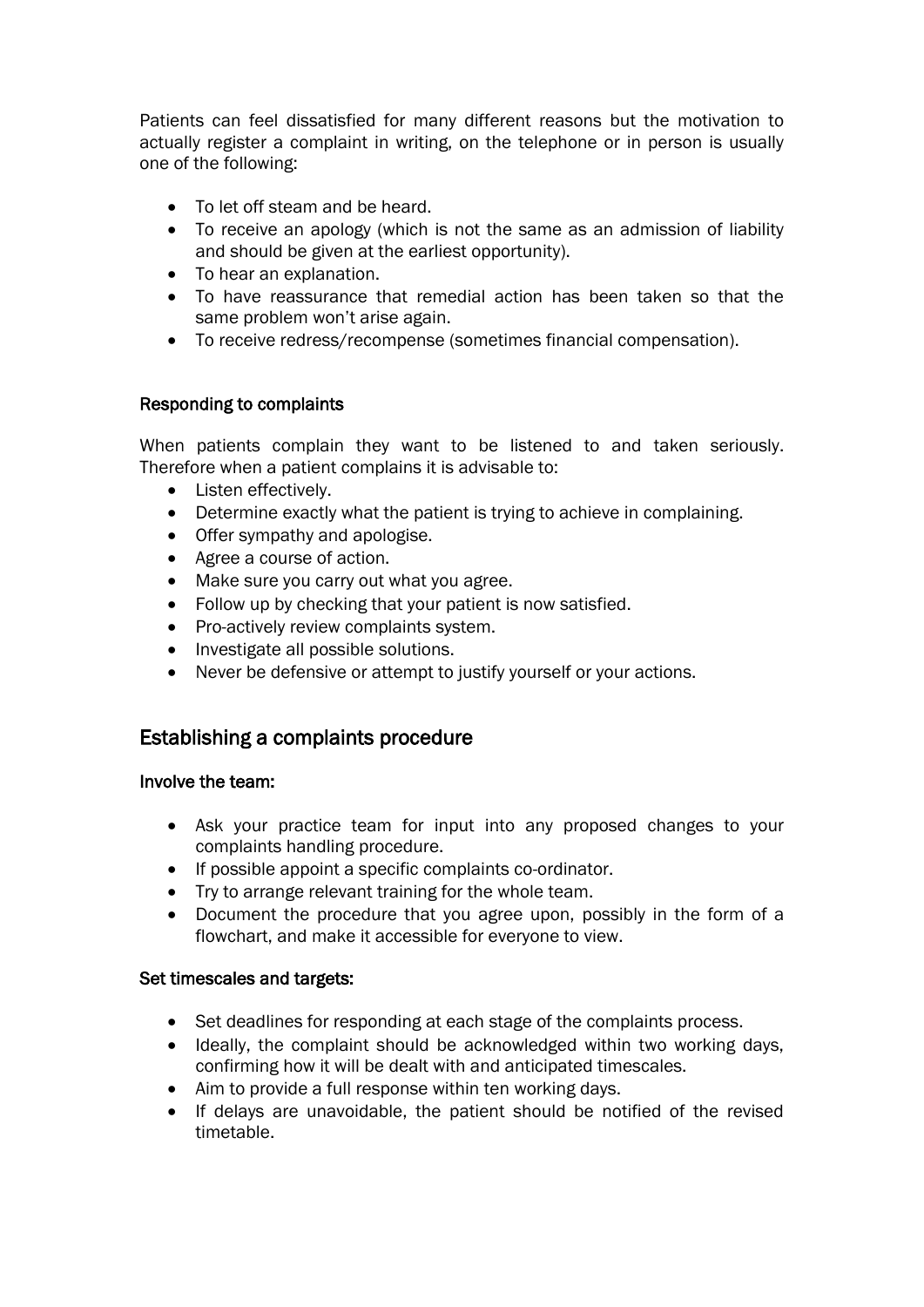### Approach:

- If the matter is a minor one, give the patient a straightforward response and confirm in writing.
- Arrange a meeting with the patient if a face-to-face discussion will be beneficial.
- If a clinical matter is involved, consider seeking advice from your defence organisation before responding.
- Potentially serious matters should always be referred to your defence organisation, although more general advice can also be sought from Denplan's Complaint Handling and Risk Management department.

### Records:

- Keep full records of complaints in a central file.
- Include all dates, details of any investigation, notes of meetings and telephone conversations, copies of correspondence and details of the outcome.
- Review the file regularly to check for recurring themes and possible suggestions for improvements.

#### Inform:

Use a waiting room poster and your practice information literature to tell your patients about your complaints procedure and how they can use it.

If your patient remains dissatisfied or is unwilling to participate, record the facts and refer the patient to: NHS patients – your local primary care trust or health authority. Denplan patients – Private Patients – Dental Complaints Service, the independent service funded by the GDC.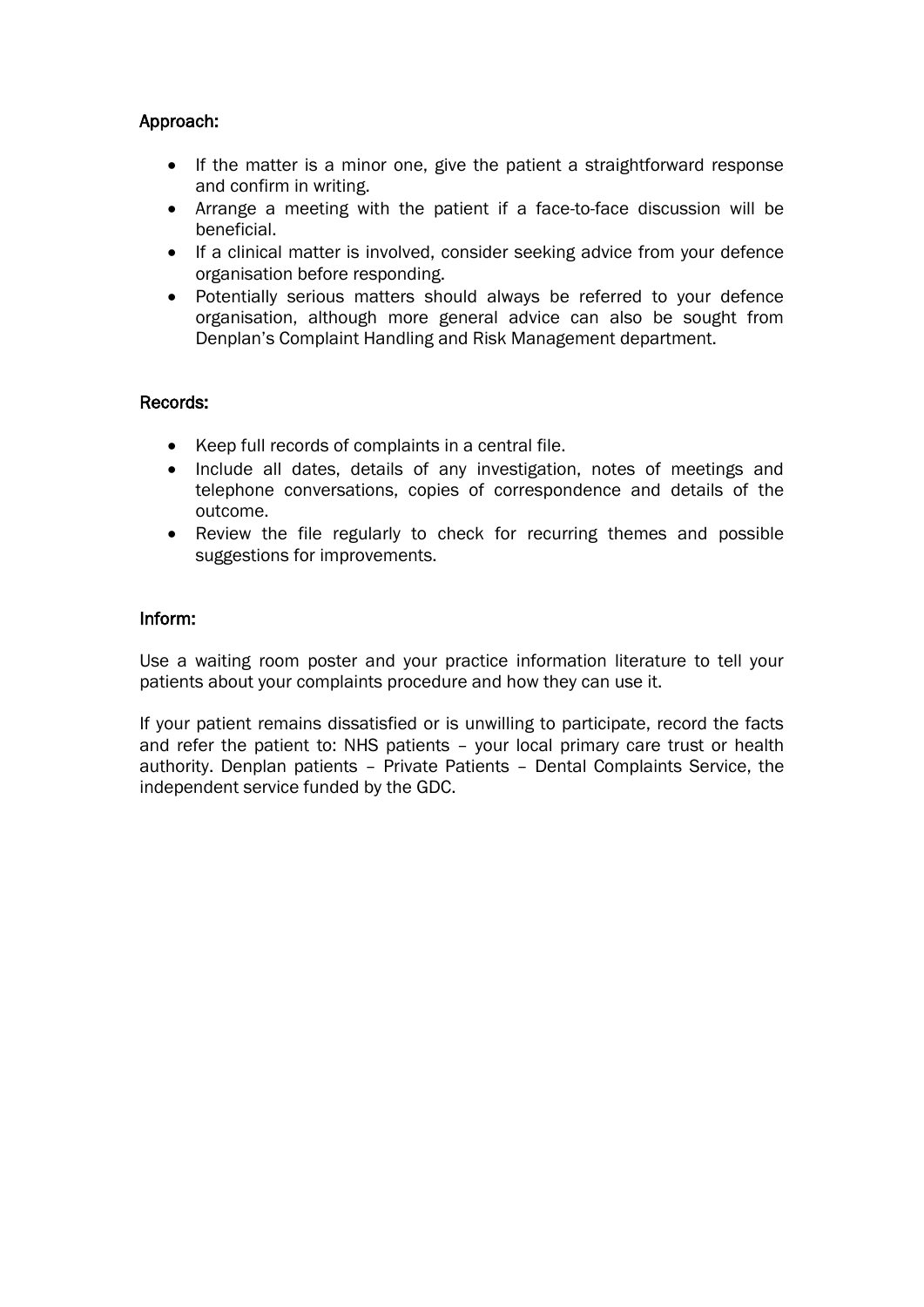### Dental Complaints Service

This impartial service has been set up to help resolve complaints about private dental care as fairly and as quickly as possible. The service covers the whole of the UK and is available to any patient wishing to complain about any aspect of dental care, treatment or service involving any member of a dental team.

#### How it works

- Dissatisfied patients who call the service will be first be encouraged to use the dental practice's own complaints procedures, if they have not already done so.
- If the complaint remains unresolved a Dental Complaints Service adviser will discuss the complaint directly with the patient and the dental professional concerned.
- If the adviser cannot resolve the matter, the complaint will go to a regional panel consisting of two lay volunteers and one dental professional volunteer. The panel will meet with the dental professional and the patient and recommend how best to resolve the complaint. Their emphasis will be on resolving complaints using common sense.

Serious complaints – which raise issues about patient safety and whether a practitioner should continue practising – continue to be dealt with by the GDC.

#### Further Information

Denplan's Complaint Handling Team Tel: 0800 169 7220

BDA Advice Sheet B10 'Handling Complaints'. B11' Handling Private Practice Complaints'. [http://www.bda.org](http://www.bda.org/) Tel no: 0207 935 0875

NHS Executive's Guidance Pack "Complaints: Listening, Acting, Improving"

Dental Complaints Service. Tel no: 08456 120 540 [www.dentalcomplaints.org.uk](http://www.dentalcomplaints.org.uk/)

GDC Standards Guidance "Principles of Complaints Handling" [www.gdc-uk.org](http://www.gdc-uk.org/)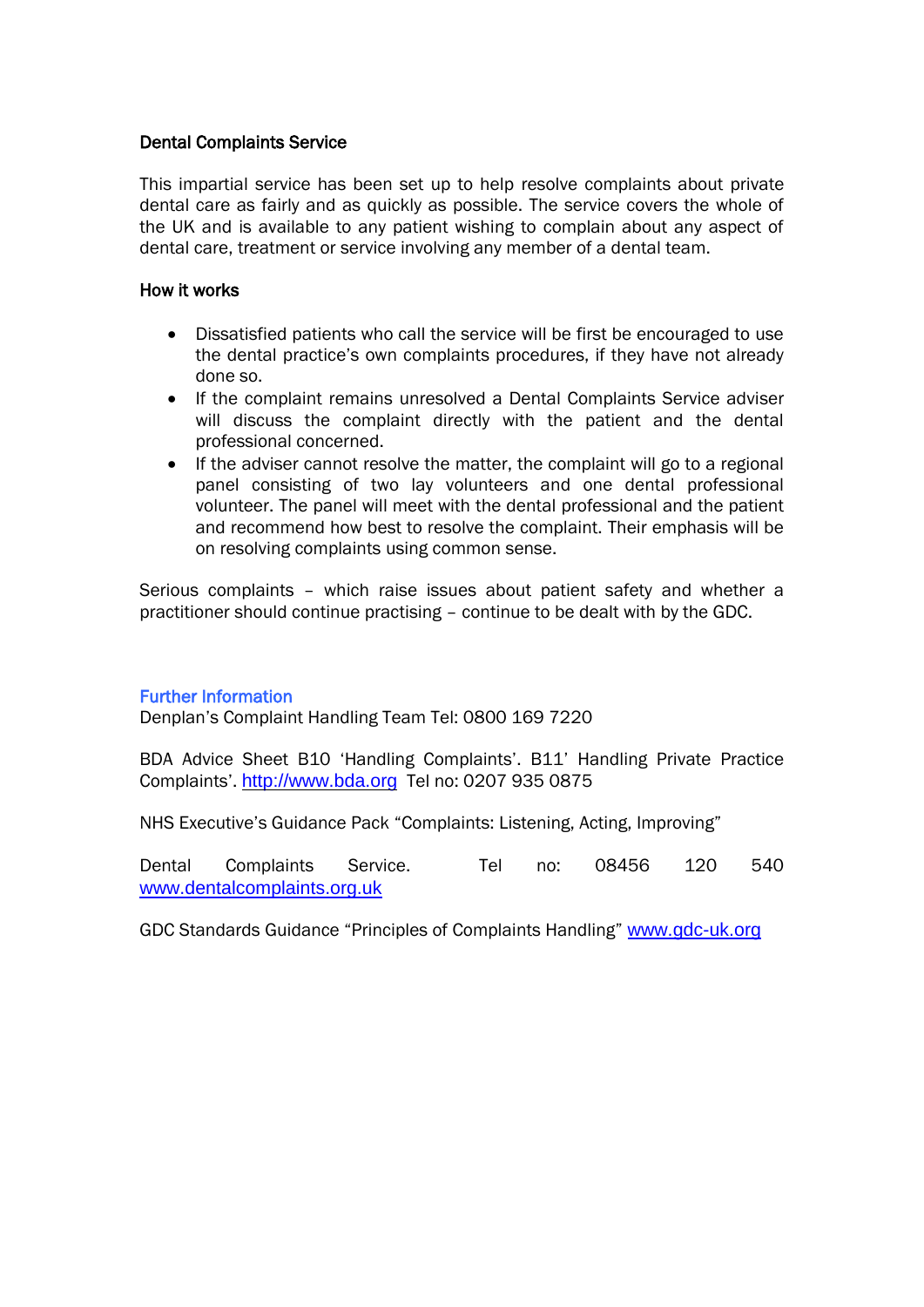## Information for Patients The Village Dental Centre

If you have a complaint or concern about the service you have received from the dentists or any of the staff working in this practice, please let us know. We operate a practice complaints procedure. Our complaint system adheres to national criteria.

# How to Complain

We hope that most problems can be sorted out easily and quickly, at the time they arise and with the person concerned. If your problem cannot be sorted in this way and you wish to make a complaint, we would like you to let us know as soon as possible – ideally, within a matter of days or at most a few weeks – because this will enable us to establish what happened most easily. If it is not possible to do that, please let us have details of your complaint:

- within 6 months of the incident that caused the problem; or
- within 6 months of discovering that you have a problem, provided this is within 12 months of the incident.

Complaints about the treatment you received should be made to the dentist who normally sees you. Alternatively, you may ask for an appointment for  $\le$   $\ge$  in order to discuss your concerns. He/She will explain the complaints procedure to you and will ensure that your concerns are dealt with promptly. It will help if you are as clear as possible about your complaint.

# What We Shall Do

We shall acknowledge your complaint within 2 working days and aim to have looked into your complaint within 10 working days of the date when you raised it with us. We shall then be in a position to give you an explanation, or offer a meeting with those involved.

In investigating your complaint, we shall aim to:

- find out what happened and what went wrong
- enable you to discuss the problem with those concerned, if you would like this;
- ensure you receive an apology, where this is appropriate;
- identify what we can do to make sure the problem does not happen again.

## Complaining on Behalf of Someone Else

Please note that we keep strictly to the rules of confidentiality. If you are complaining on behalf of someone else, we have to know that you have the permission to do so. A note signed by the person concerned will be needed,